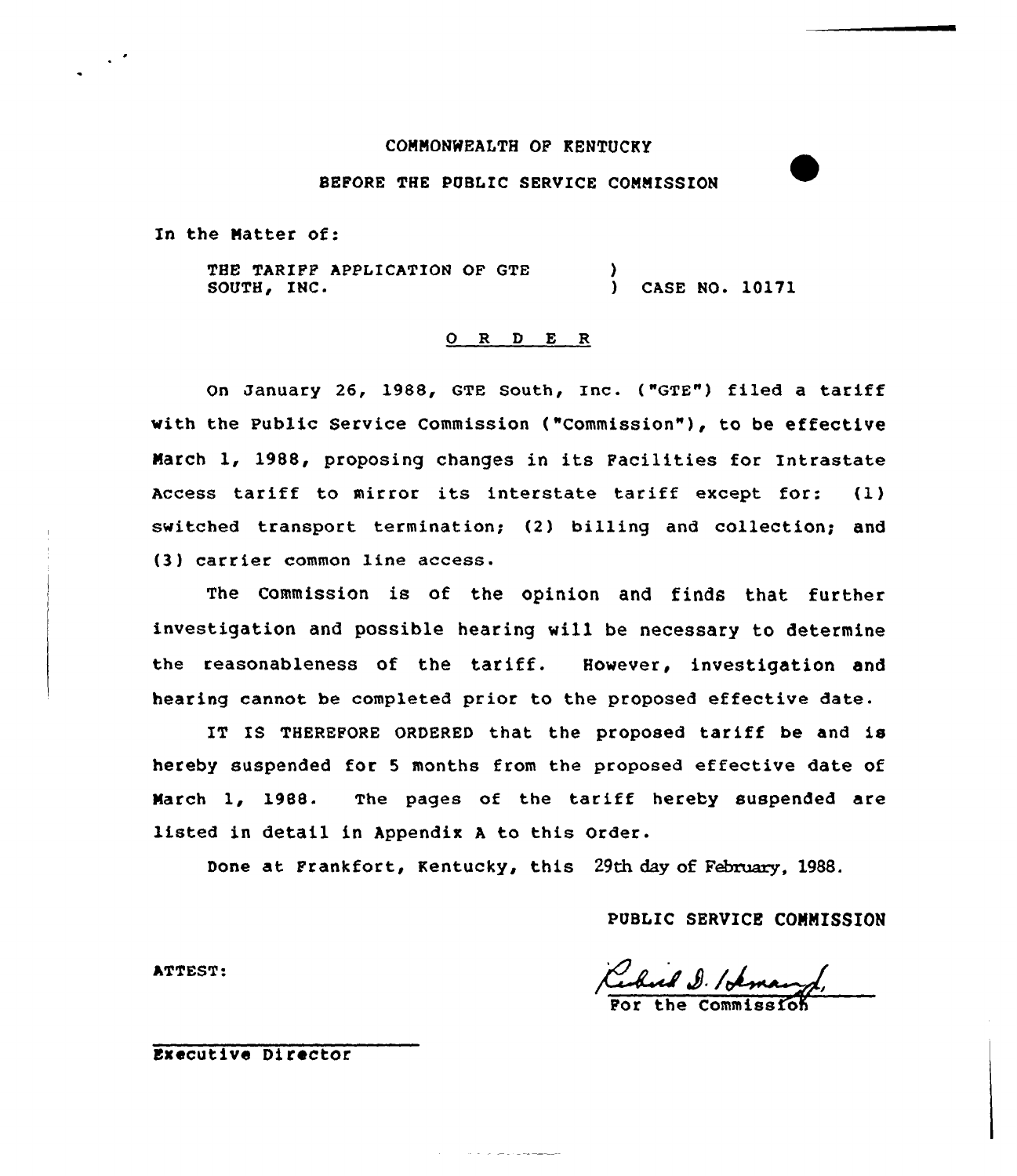# APPENDIX A

APPENDIX TO AN ORDER OP THE PUBLIC SERVICE COMMISSION IN CASE NO. 10171 DATED 2/29/88

### LEST OP TARIFF PAGES

#### KENTUCKY

First Revised Table of Contents Second Revised Pages 1 through 3

SECTION 1

Second Revised Contents Page 1 Second Revised Page 1

SECTION 2

Second Revised Contents Page 1 First Revised Contents Page <sup>2</sup> Second Revised Pages 1 through 45 Original Pages 46 through 49

SECTION 3

Second Revised Contents Page 1 Second Revised Pages 1 through 19

#### SECTION 4

Third Revised Contents Pages 1 and 2 Second Revised Pages 1 through 55 Third Revised Page 56 Second Revised Pages 57 through 68 First Revised Pages 70 through 74 Second Revised Pages 75 through 77 First Revised Pages 78 through 93 Original Pages 94 through 103

## SECTION 5

Second Revised Contents Page 1 Third Revised Contents Page 2 Fourth Revised Pages 1 and 2 Third Revised Pages 3 and 4 Fourth Revised Page 5 Third Revised Pages 6 through 28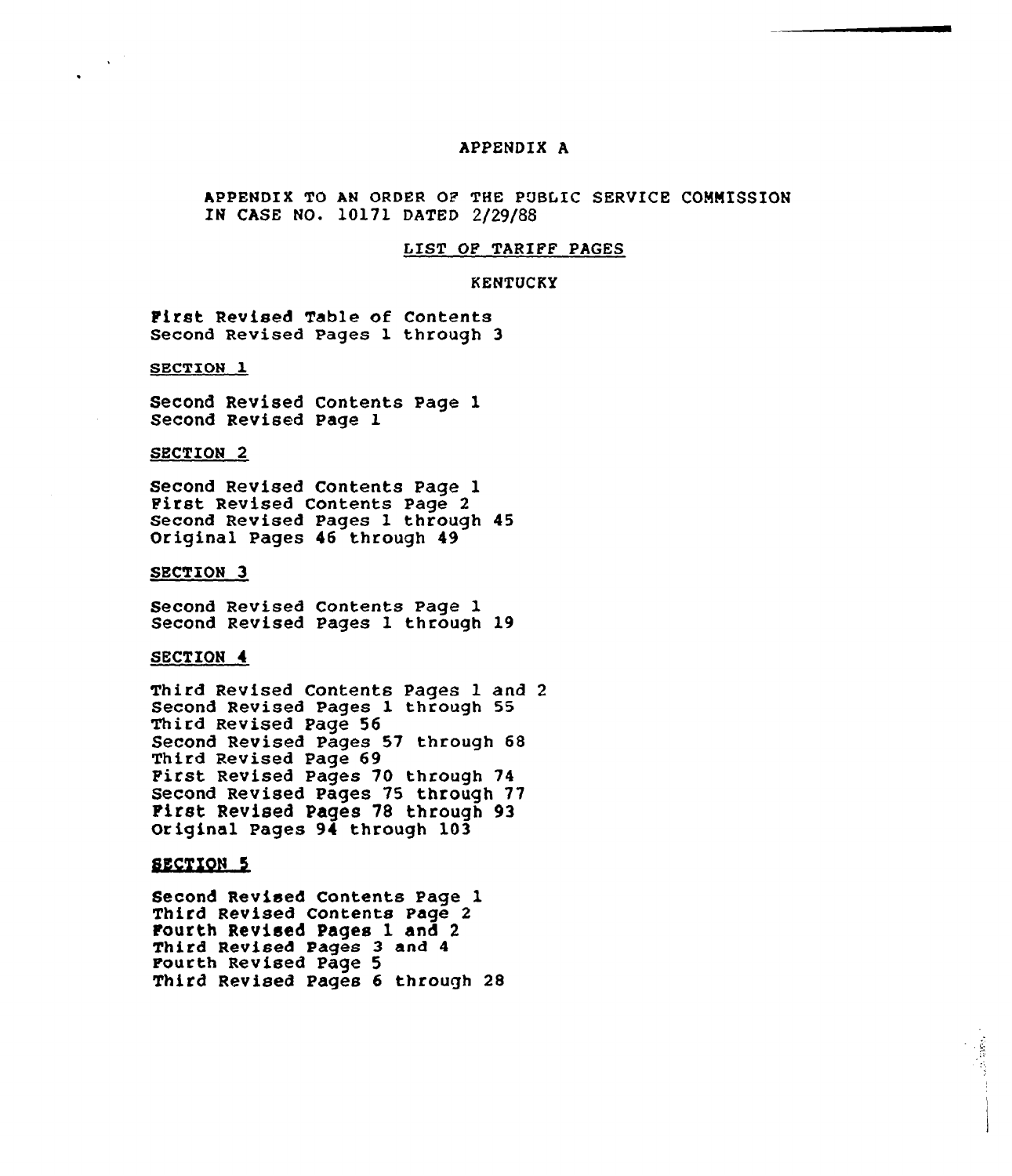#### LIST OF TARIFF PACES

## KENTUCKY

### SECTION 5 (cont.)

Fourth Revised Page 29 Third Revised Page 30 Fourth Revised Page 31 Third Revised Pages 32 through 40 Fourth Revised Page 41 Third Revised Page 42 Second Revised Page 43 Third Revised Pages <sup>44</sup> through <sup>54</sup> First Revised Pages <sup>55</sup> through <sup>59</sup> Original Pages 60 through 79

#### SECTION 6

Second Revised Contents Page 1 Second Revised Page 1 First Revised Pages <sup>2</sup> through 24 Original Page 25

#### SECTION<sub>7</sub>

Second Revised Contents Page 1 Second Revised Page 1

### SECTION<sub>8</sub>

Second Revised Contents Page 1 Second Revised Pages 1 through 4 First Revised Pages 5 through 7 Second Revised Page 8 First Revised Page 8.1 Second Revised Pages <sup>9</sup> through ll First Revised Page 11.1 Second Revised Page <sup>12</sup> First Revised Page <sup>13</sup> Second Revised Page 14

#### SECTION 9

Second Revised Contents Page 1 Second Revised Pages 1 and 2

#### SECTION 10

-------

second Revised Contents Page 1<br>Second Revised Pages 1 through 15 First Revised Pages 16 through 20